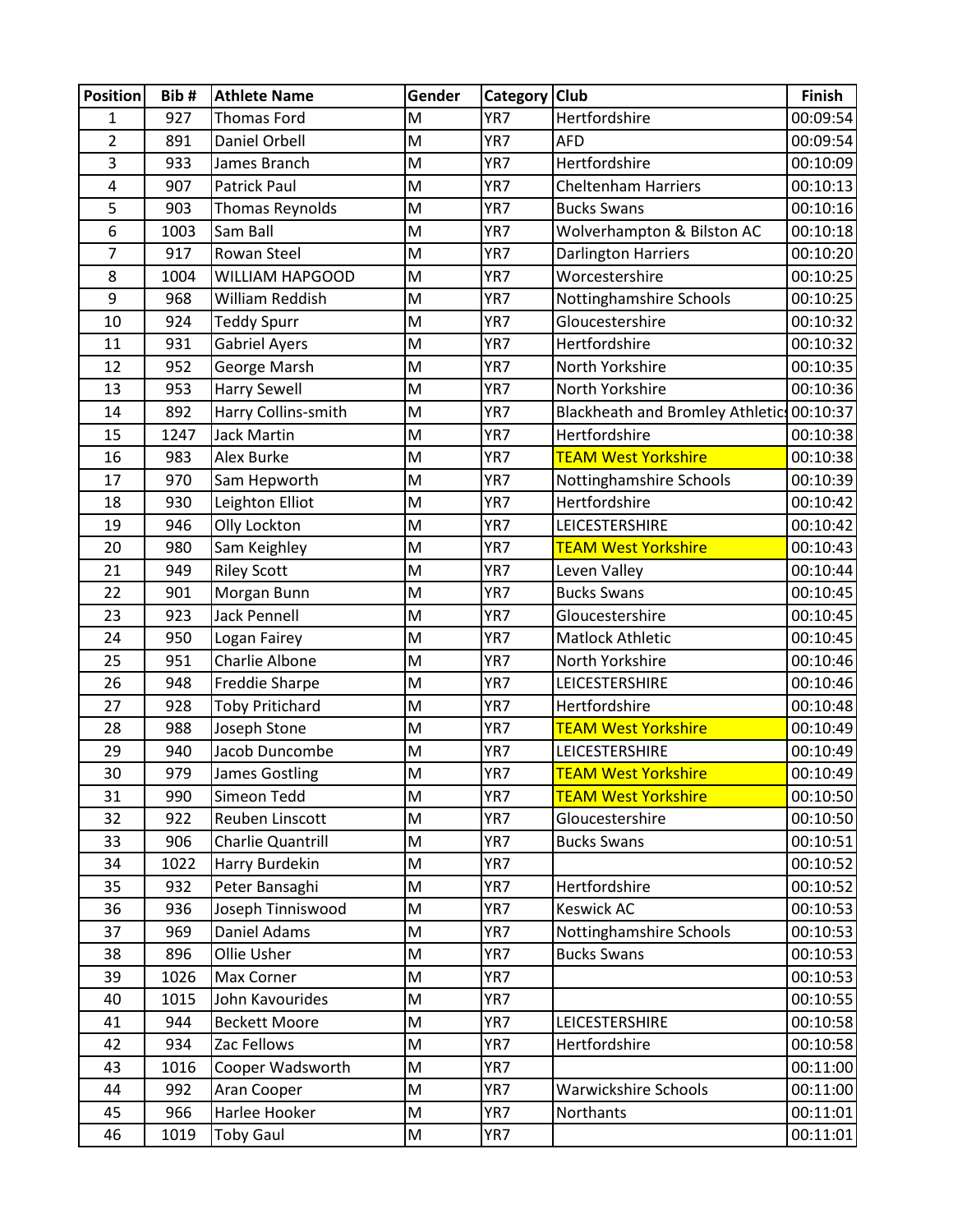| 47 | 955  | Arran Robson            | M | YR7 | North Yorkshire                           | 00:11:02 |
|----|------|-------------------------|---|-----|-------------------------------------------|----------|
| 48 | 921  | Ollie Perry             | M | YR7 | Gloucestershire                           | 00:11:02 |
| 49 | 900  | <b>Finley Cummins</b>   | M | YR7 | <b>Bucks Swans</b>                        | 00:11:03 |
| 50 | 954  | Joshua Velding          | M | YR7 | North Yorkshire                           | 00:11:06 |
| 51 | 904  | Hugo Mundy              | M | YR7 | <b>Bucks Swans</b>                        | 00:11:06 |
| 52 | 957  | <b>Tom Mitchell</b>     | M | YR7 | North Yorkshire                           | 00:11:08 |
| 53 | 993  | Arthur Williamson       | M | YR7 | <b>Warwickshire Schools</b>               | 00:11:08 |
| 54 | 897  | Dylan Leigh             | M | YR7 | <b>Bucks Swans</b>                        | 00:11:09 |
| 55 | 919  | Henry Shoesmith         | M | YR7 | East Cheshire Harriers and Tames 00:11:10 |          |
| 56 | 991  | Joel Ledgard            | M | YR7 | <b>Warwickshire Schools</b>               | 00:11:11 |
| 57 | 971  | Lewis Carr              | M | YR7 | Nottinghamshire Schools                   | 00:11:12 |
| 58 | 939  | Oliver Stenhouse        | M | YR7 | LEICESTERSHIRE                            | 00:11:13 |
| 59 | 914  | James Fulford           | M | YR7 | <b>CUMBRIA</b>                            | 00:11:13 |
| 60 | 959  | <b>Elliott Moon</b>     | M | YR7 | North Yorkshire                           | 00:11:13 |
| 61 | 911  | JOSEFF ORLANDO TANCRELM |   | YR7 | <b>CUMBRIA</b>                            | 00:11:14 |
| 62 | 895  | Harvey Wood             | M | YR7 | <b>Bucks Swans</b>                        | 00:11:14 |
| 63 | 962  | Daniel Swinfen          | M | YR7 | Northants                                 | 00:11:14 |
| 64 | 960  | Ben Graham              | M | YR7 | North Yorkshire                           | 00:11:14 |
| 65 | 972  | Tarun Balamurugan       | M | YR7 | Nottinghamshire Schools                   | 00:11:16 |
| 66 | 916  | Jamie Osborne           | M | YR7 | <b>CUMBRIA</b>                            | 00:11:16 |
| 67 | 958  | William Oakden          | M | YR7 | North Yorkshire                           | 00:11:16 |
| 68 | 894  | Noah Grover-Smith       | M | YR7 | <b>Bucks Swans</b>                        | 00:11:17 |
| 69 | 929  | <b>Austin Knowles</b>   | M | YR7 | Hertfordshire                             | 00:11:18 |
| 70 | 995  | William Hovell          | M | YR7 | <b>Warwickshire Schools</b>               | 00:11:18 |
| 71 | 981  | James McLarnon          | M | YR7 | <b>TEAM West Yorkshire</b>                | 00:11:20 |
| 72 | 910  | <b>Tom Mander</b>       | M | YR7 | <b>CUMBRIA</b>                            | 00:11:21 |
| 73 | 942  | Joseph Taylor           | M | YR7 | LEICESTERSHIRE                            | 00:11:21 |
| 74 | 1006 | <b>OLIVER PRICE</b>     | M | YR7 | Worcestershire                            | 00:11:22 |
| 75 | 926  | Evan Mulvany            | M | YR7 | <b>Helm Hill Runners</b>                  | 00:11:24 |
| 76 | 1007 | <b>HARRY RAMAGE</b>     | M | YR7 | Worcestershire                            | 00:11:25 |
| 77 | 956  | <b>Will Pease</b>       | M | YR7 | North Yorkshire                           | 00:11:26 |
| 78 | 964  | Jack O'Neill            | M | YR7 | Northants                                 | 00:11:27 |
| 79 | 986  | Miles Sharp             | M | YR7 | <b>TEAM West Yorkshire</b>                | 00:11:27 |
| 80 | 997  | William Smith           | M | YR7 | Warwickshire Schools                      | 00:11:29 |
| 81 | 994  | Samuel Plumb            | M | YR7 | Warwickshire Schools                      | 00:11:29 |
| 82 | 1005 | <b>ARCHIE DAY</b>       | M | YR7 | Worcestershire                            | 00:11:29 |
| 83 | 974  | Gautham Lakshmipathy    | M | YR7 | Nottinghamshire Schools                   | 00:11:31 |
| 84 | 938  | Sam Lewitt              | M | YR7 | LEICESTERSHIRE                            | 00:11:31 |
| 85 | 982  | James Lee               | M | YR7 | <b>TEAM West Yorkshire</b>                | 00:11:32 |
| 86 | 1024 | Joseph Boyle            | M | YR7 |                                           | 00:11:33 |
| 87 | 925  | Oliver Wilson           | M | YR7 | Gloucestershire                           | 00:11:33 |
| 88 | 973  | joanne orr              | M | YR7 | Nottinghamshire Schools                   | 00:11:34 |
| 89 | 1009 | <b>HARRY HANDS</b>      | M | YR7 | Worcestershire                            | 00:11:36 |
| 90 | 984  | Ethan Chapman           | M | YR7 | <b>TEAM West Yorkshire</b>                | 00:11:38 |
| 91 | 905  | George Mawby            | M | YR7 | <b>Bucks Swans</b>                        | 00:11:39 |
| 92 | 975  | William Germany         | M | YR7 | Nottinghamshire Schools                   | 00:11:40 |
| 93 | 913  | Matthew Hetherington    | M | YR7 | <b>CUMBRIA</b>                            | 00:11:41 |